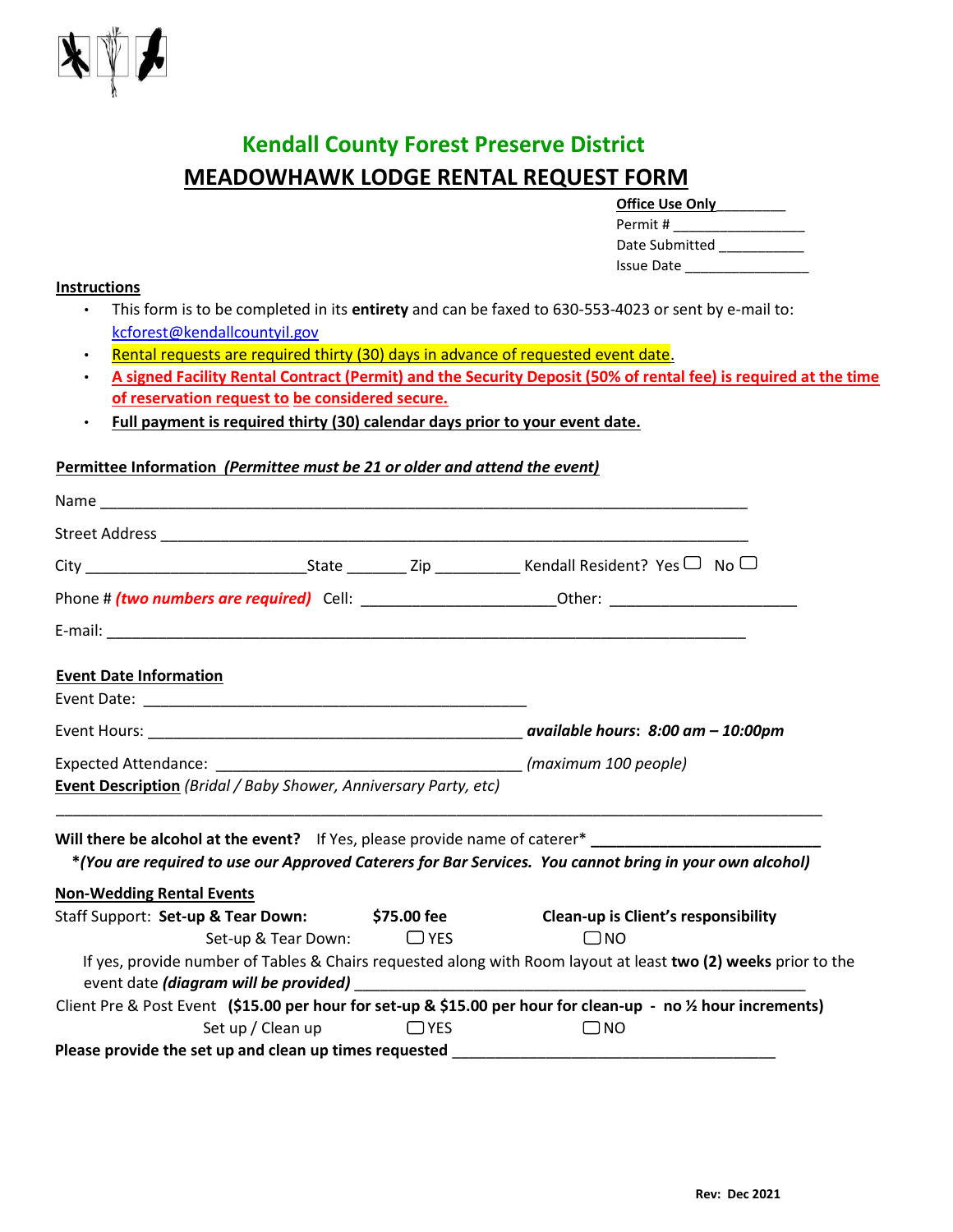

# **Kendall County Forest Preserve District MEADOWHAWK LODGE RENTAL REQUEST FORM**

| <b>Additional Items &amp; Equipment</b>                                                          |     |                      |  |
|--------------------------------------------------------------------------------------------------|-----|----------------------|--|
| Sound System (\$25.00 rental fee applied)                                                        |     | YES $\cup$ NO $\cup$ |  |
| Podium & Projector Screen (included in fee)                                                      |     | YES $\Box$ NO $\Box$ |  |
| Will there be entertainment? If yes, please describe.                                            |     |                      |  |
| Rental of dance floor is required for all events where there will be dancing (15' x 15' minimum) |     |                      |  |
| Theo of Kitchon Eacility Noodod?                                                                 | VEC | $N \cap \Box$        |  |

Use of Kitchen Facility Needed? If Yes, please circle what equipment you will need Stove Refrigerator Freezer

Is Event to be catered? If yes, you are required to use our Approved Caterers. Please provide name of caterer being used (A list will be provided upon request)

\_\_\_\_\_\_\_\_\_\_\_\_\_\_\_\_\_\_\_\_\_\_\_\_\_\_\_\_\_\_\_\_\_\_\_\_\_\_\_\_\_\_\_\_\_\_\_\_\_\_\_\_\_\_\_\_\_\_\_\_\_\_\_\_\_\_\_\_\_\_\_\_\_\_\_\_\_\_\_\_\_\_\_\_\_\_

### **Wedding Ceremony and/or Reception Events:**

Use of the Meadowhawk Lodge is available for set-up the day prior to your event.

Staff Initials: The state of the state of the state of the state of the state of the state of the state of the state of the state of the state of the state of the state of the state of the state of the state of the state o

The Forest Preserve requests information on the following items at least *two (2) weeks* prior to your event date so Staff can be scheduled accordingly:

### **Two (2) weeks prior to your event date:**

Provide the Forest Preserve your Room Layout (diagram will be provided) Time you would like for Set-up the day prior to your event date. (4 hour maximum between 9:00 am – 4:00 pm) Wedding Party *(Bride and/or Groom)* time of arrival the day of the event Name of Caterer & time of arrival the day of the event Name of Entertainment (DJ, etc.) & time of arrival the day of the event Rental company you are working with for dance floor, chair rental, etc. The Forest Preserve will work with this rental company to schedule the delivery and pick-up of any items rented.

#### *Please sign on the line to indicate you have read and understand the following guidelines for*

| <b>Wedding/Reception events.</b>                                                                                                                                                                                               | I ICUSC SIGH ON the line to mulcute you have read and anaerstand the following guidelines for                                                                                                                                  |  |
|--------------------------------------------------------------------------------------------------------------------------------------------------------------------------------------------------------------------------------|--------------------------------------------------------------------------------------------------------------------------------------------------------------------------------------------------------------------------------|--|
| <b>OFFICE USE ONLY</b>                                                                                                                                                                                                         |                                                                                                                                                                                                                                |  |
| Total Rental Fee Due: The Contract of the Contract of the Contract of the Contract of the Contract of the Contract of the Contract of the Contract of the Contract of the Contract of the Contract of the Contract of the Cont | Due Date: <u>________________</u>                                                                                                                                                                                              |  |
|                                                                                                                                                                                                                                | Security Deposit Due at time of Reservation: Letter and the control of the control of the control of the control of the control of the control of the control of the control of the control of the control of the control of t |  |

**Rev: Dec 2021**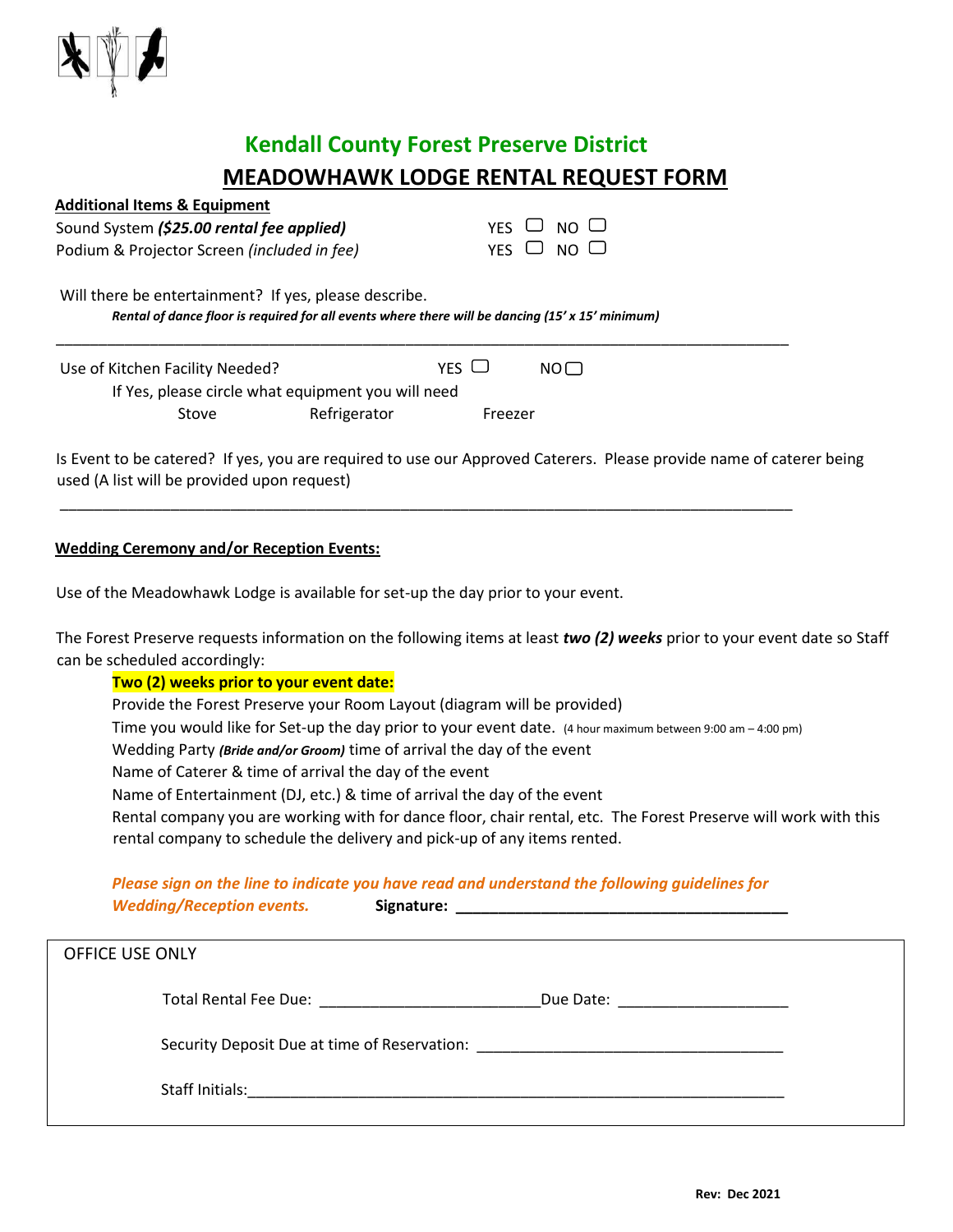

## **Kendall County Forest Preserve District MEADOWHAWK LODGE FEES & POLICIES**

| Rental Fees (rates effective March 1, 2021)            |                                                      |                                    |  |
|--------------------------------------------------------|------------------------------------------------------|------------------------------------|--|
|                                                        | <b>Fee Amount</b>                                    | <b>Refundable Security Deposit</b> |  |
| <b>Wedding Ceremony and/or Reception</b>               | \$1900.00                                            | \$950.00                           |  |
| (Friday, Saturday & Sunday)                            |                                                      |                                    |  |
| (Includes Staff Event Attendant)                       |                                                      |                                    |  |
|                                                        | <b>Kendall County Resident</b>                       | <b>Non-County Resident</b>         |  |
|                                                        | (security deposit – 50% of contracted time)          |                                    |  |
| <b>Other Rental Events (weekend - Friday-Sunday)</b>   | \$90.00/hour                                         | \$110.00/hour                      |  |
| <b>Other Rental Events (weekday - Monday-Thursday)</b> | \$60.00/hour                                         | \$80.00/hour                       |  |
| Staff Set-up & Tear down (resident & non-resident)     | \$75.00                                              |                                    |  |
| Client set-up & Clean-up (pre & post event – option)   | \$15.00/per additional hour (no 1/2 hour increments) |                                    |  |
| <b>Renters (Bunkhouses or Group Campsites: min 2)</b>  | $$250 - Day$ use                                     |                                    |  |
| <b>Not-for profit &amp; Government Rate</b>            | 10% discount                                         |                                    |  |
|                                                        |                                                      |                                    |  |

### **Check-in Procedure & Other Information**

- The Meadowhawk Lodge will be opened at your contracted time.
- Ending rental time on Permit means facility is to be cleared and vacated at that time. There will be a charge of \$75.00 for every 30 minutes beyond your contracted end time. This fee will be deducted from your refundable security deposit.
- Accommodations: 100-106 people maximum.
- The District allows a one-time rescheduling of any reservation with the paid security deposit and rental payment applied to the rescheduled event. All rescheduled events must occur within one calendar year of the date of the original event. There will be a \$25 rescheduling fee applied.
- The security deposit will be refunded within 30 business days following the rental, provided the District does not need to address property damage, excessive cleaning, or any outstanding balance.
- **For day of questions/concerns, please call 630.774.1683 or 630.746.1005**

#### **Cancellation Policy**

- Requests for a change to the Event date made earlier than 6 months prior to the original event date may be accommodated based on venue availability without penalty.
- If the rental is cancelled following the date that the District and renter enter into the agreement and up to 60 days prior to the event date, the District will retain 50% of the security deposit paid. In cases where the cancellation notice is received less than 60 days prior to the event date, the District will retain 100% of the security deposit paid.